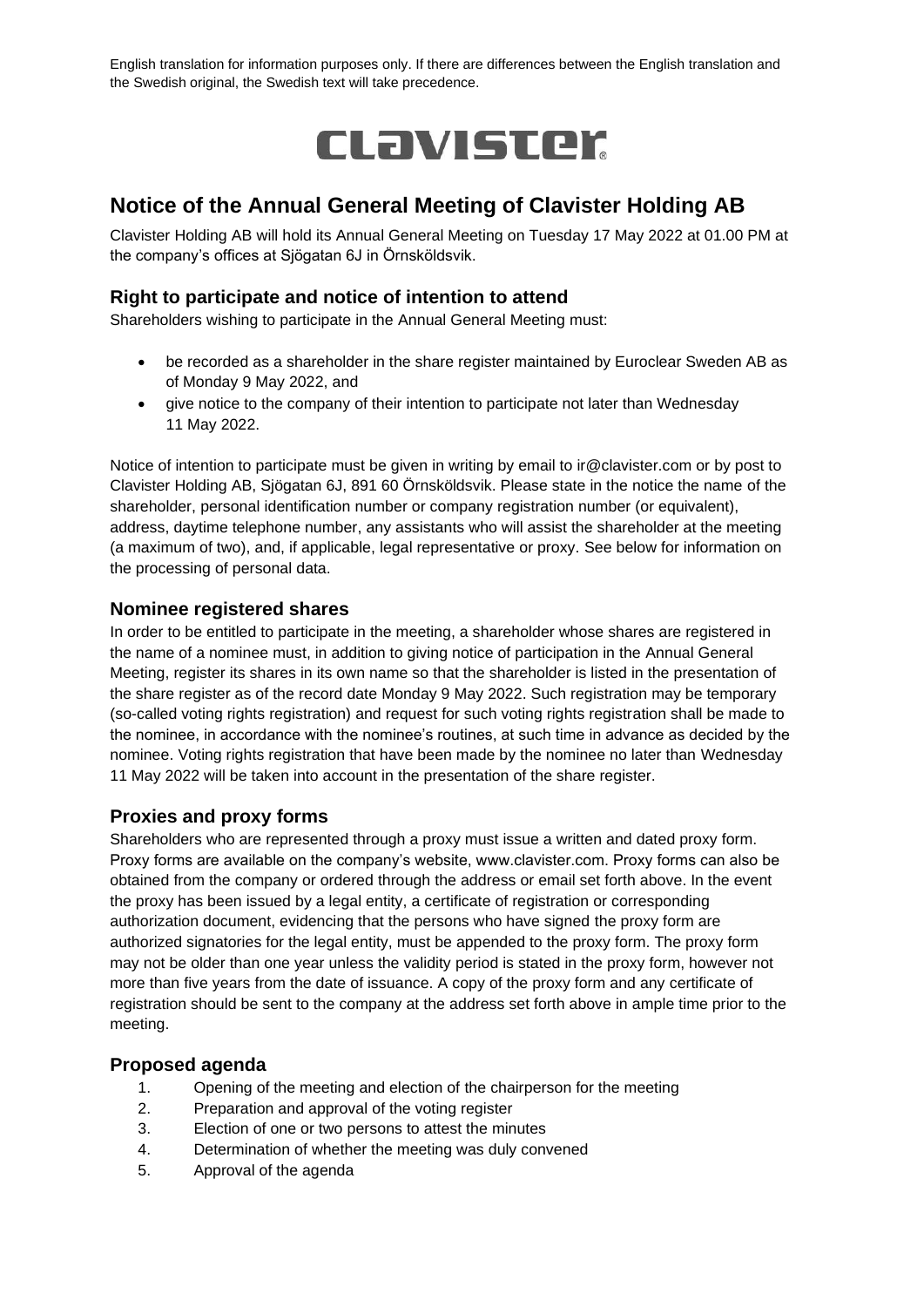- 6. Presentation of the annual report and the auditor's report and the consolidated financial statements and the auditor's report for the group
- 7. Resolutions regarding:
	- a) adoption of the income statement and balance sheet and the income statement for the group and balance sheet for the group;
	- b) allocation of the company's profit or loss according to the adopted balance sheet; and
	- c) discharge from liability for the directors and CEO
- 8. Resolution regarding the number of directors
- 9. Determination of the fees for the directors and auditors
- 10. Election of the Board of Directors and auditors
- 11. Resolution on issue authorization
- 12. Resolution on warrant program and of approval of transfer of warrants
- 13. Closing of the meeting

# **INFORMATION ON THE NOMINATION COMMITTEE**

The Nomination Committee for the Annual General Meeting in 2022 has comprised the following members: **Christian Reindl**, representing HSBC Trinkenhaus and Burkhardt AG, Duesseldorf W8, SPSW, Lupus Alpha and RGG ADM-GRUPPEN AB, **Per-August Bent**, representing CSD Invest AB, Indivia Invest AB, John Vestberg, Jan Ramkvist Advokataktiebolag, Viktor Kovacs, Häger Invest AB, P-A Bendt AB and P-A Bendt Venture AB, **Lars Rodert**, representing ÖstVäst Capital Management, and **Gunnar Jardelöv**, representing Vidar Stenberg, Hannu Heinonen, Martin Roos, Peter Roosling, Lennart Weiss, Tomas Klevbo, Varis Förvaltning AB, Mikael Lönn, Gunnar Jardelöv, Bo Tillman and Lennart Lindberg. **Christian Reindl** has been appointed chair of the Nomination Committee.

The composition of the Nomination Committee was published 17 November 2021 on the company's website.

## **ITEM 1: OPENING OF THE MEETING AND ELECTION OF THE CHAIRPERSON FOR THE MEETING**

The Nomination Committee proposes that *advokat* Dennis Westermark be elected chairman of the meeting.

## **ITEM 7 B): RESOLUTION REGARDING ALLOCATION OF THE COMPANY'S PROFIT OR LOSS ACCORDING TO THE ADOPTED BALANCE SHEET**

The Board of Directors proposes that no dividends are distributed for the financial year 2021, and that available funds are carried forward to a new account.

# **ITEM 8: RESOLUTION REGARDING THE NUMBER OF DIRECTORS**

The Nomination Committee proposes that, for the period until the close of the next Annual General Meeting, the Board of Directors consist of three (3) directors elected by the shareholders' meeting.

# **ITEM 9: DETERMINATION OF THE FEES FOR THE DIRECTORS AND AUDITORS**

The Nomination Committee proposes that, for the period until the next Annual General Meeting, the directors' fees shall be SEK 450,000 for the chairperson of the Board of Directors and SEK 225,000 for each of the other directors who are not employees of the group. The proposed fees are the same as resolved by the Extraordinary General Meeting held on 29 March 2022.

The Nomination Committee proposes that all existing board committees - Audit Committee - should be dissolved and no additional fees should be paid.

The Nomination Committee further proposes that fees be payable to the auditor according to approved invoice.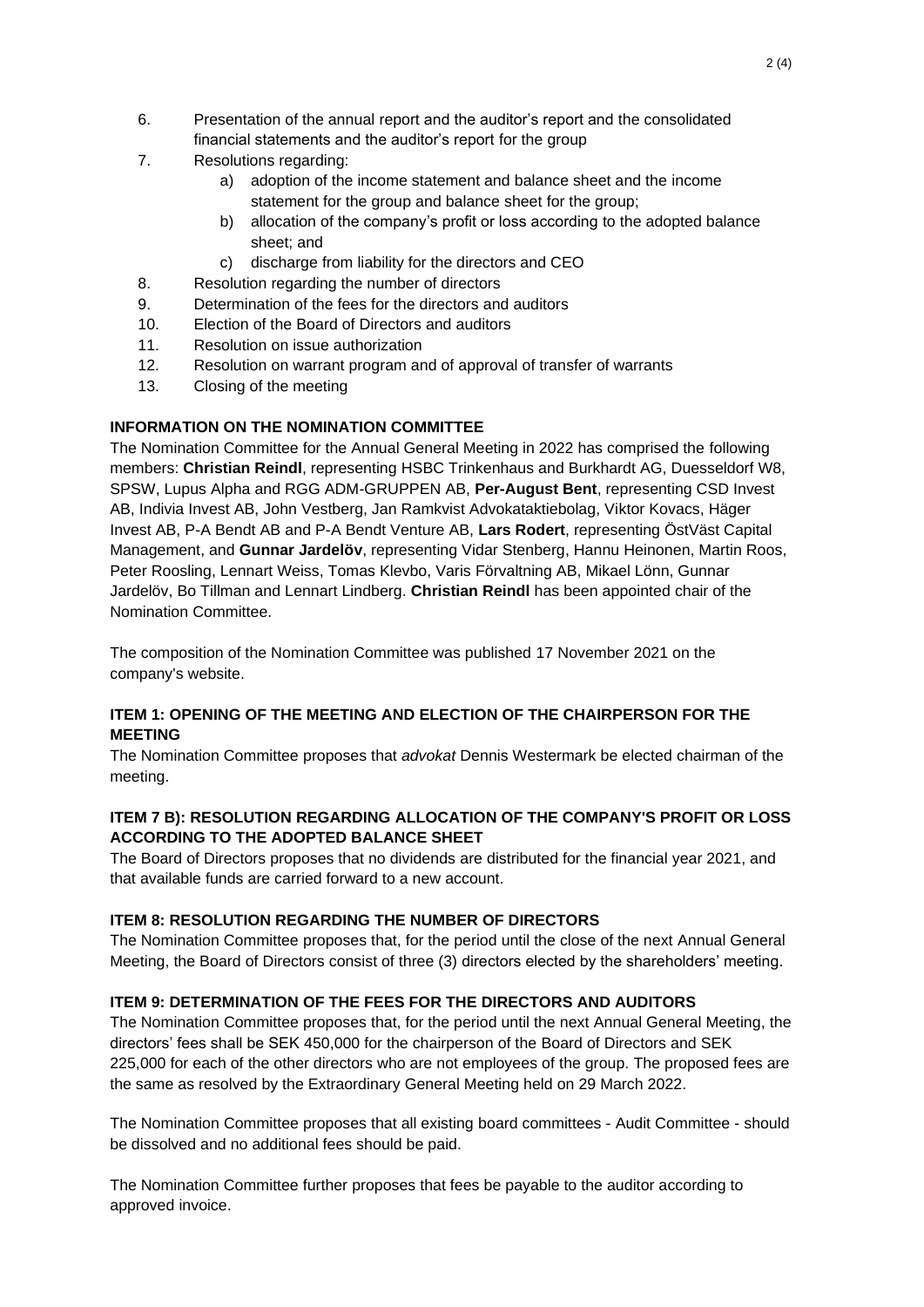### **ITEM 10: ELECTION OF THE BOARD OF DIRECTORS AND AUDITORS**

The Nomination Committee proposes the reelection of directors Staffan Dahlström, Jan Frykhammar and Stina Slottsjö. Jan Frykhammar is proposed to be reelected as chairman of the Board of Directors.

Information regarding the proposed directors is available on the company's website, www.clavister.com.

The Nomination Committee further proposes that, for the period until the next Annual General Meeting, the Annual General Meeting resolve to reelect as auditor the registered accounting firm Öhrlings PricewaterhouseCoopers AB, which has notified the company that in the event Öhrlings PricewaterhouseCoopers AB is elected, Claes Sjödin shall be the auditor in charge. The Nomination Committee's proposal for auditor corresponds to the recommendation and evaluation made by the audit committee.

## **ITEM 11: RESOLUTION ON ISSUE AUTHORIZATION**

The Board of Directors proposes that the General Meeting passes a resolution to authorize the Board of Directors mainly as set out below.

The Board of Directors is to be authorized to, on one or more occasions until the next Annual General Meeting, resolve on issue of new shares and/or warrants and/or convertible bonds.

An issue of new shares and/or warrants and/or convertible bonds can be decided with or without regard of shareholders' pre-emption rights. Following this authorization, a total maximum number of shares equivalent to 20 per cent of the total number of outstanding shares in the company on the date when the authorization is utilised for the first time may be issued in new share issues, by utilising the warrants and/or through the conversions of convertible bonds (this does not prevent warrants or convertible bonds from being combined with conversion terms which, if applied, may result in a different number of shares).

This authorization is to include the right to issue shares, warrants and/or convertible bonds with cash payment, payment by contribution in kind or payment by way of set-off, and otherwise subject to conditions as set out in Chapter 2, Section 5, second paragraph 1–3 and 5 of the Swedish Companies Act.

The Board of Directors, or a party designated by the Board, has the right to decide on minor changes to the General Meeting's resolution that may be necessary in connection with registration of the resolution with the Swedish Companies Registration Office or due to other formal requirements.

A resolution according to this item is valid only if supported by shareholders holding at least twothirds (2/3) of both the votes cast and the shares represented at the General Meeting.

# **ITEM 12: RESOLUTION ON WARRANT PROGRAM AND OF APPROVAL OF TRANSFER OF WARRANTS**

The Board of Directors proposes that the General Meeting resolves on issue of new warrants mainly in accordance with the following and that the General Meeting resolves on approval of transfer of warrants etc.

The Board of Directors proposes that the General Meeting resolves on a directed issue of no more than 630,000 warrants, as a result of which the company's share capital may be increased by a maximum of SEK 63,000. The right to subscribe for warrants shall, with deviation from the shareholders preferential rights, belong to Clavister AB, reg. no. 556546-1877. The warrants are issued free of charge to Clavister AB. Clavister AB shall transfer the warrants to employees on